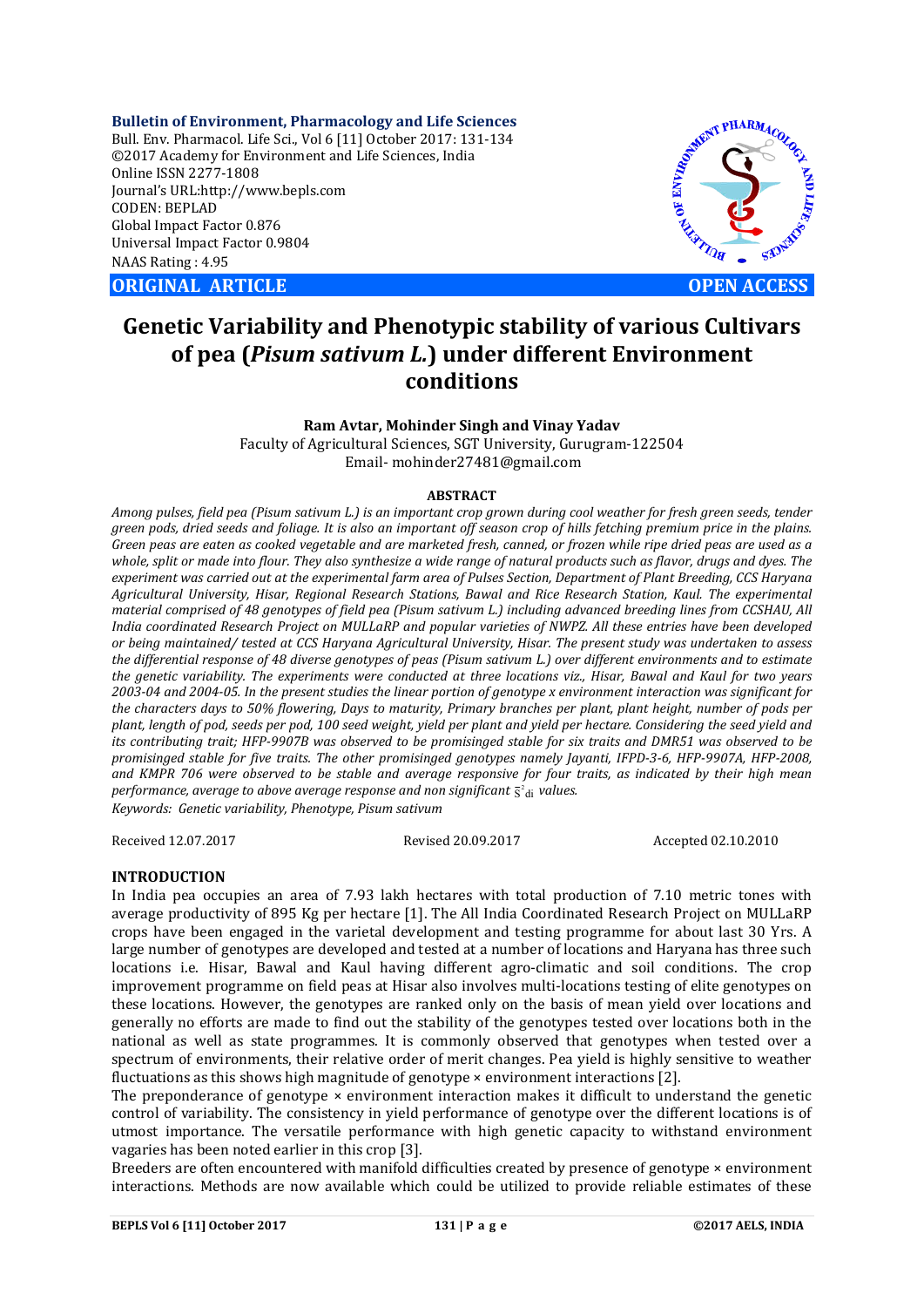#### **Avtar** *et al*

interactions. It not only helps in planning the breeding programmes but also enables the identification of highly responsive and high yielding genotypes suitable for cultivation in a targeted environment where genetic potential of a genotype can be fully exploited.

## **MATERIALS AND METHODS**

The experiment was conducted to assess the genetic variability and phenotypic stability (g x e interaction) of genotypes. All the genotypes were grown at three locations *viz.,* Hisar, Bawal and Kaul for two years (2003-04) and (2004-05) thereby creating total of six environments. Each genotype was raised in RBD with three replications in each of the environments during Rabi, 2003-04 and 2004-05. Six different environments as E1- CCS HAU, Hisar, E2- RRS, Kaul, E3- RRS, Bawal, E4- CCS HAU, Hisar, E5- RRS, Kaul, E6- RRS. All the recommended agronomic package of practices of CCSHAU was followed to raise the crop. The observations were recorded on *viz.* days to 50 per cent flowering, days to maturity, branches per plant, Plant Height (cm), number of pods per plant, Length of pod (cm), number of seeds per pod, 100 seed weight (g), Yield per plant (g), Yield per hectare (kgs).

| 50%flowering&days to maturity and yield per plant |                  |                      |         |           |        |                  |           |                 |         |           |
|---------------------------------------------------|------------------|----------------------|---------|-----------|--------|------------------|-----------|-----------------|---------|-----------|
| Sr. no.                                           | Genotypes        | Days to 50%flowering |         |           |        | Days to maturity |           | Yield per plant |         |           |
|                                                   |                  | Mean                 | Bi      | $Sd-2$    | Mean   | Bi               | $Sd-2$    | Mean            | Bi      | $Sd-2$    |
| $\mathbf{1}$                                      | HFP-0106         | 74.00                | .33     | $7.63**$  | 122.66 | $-.22*$          | 27.12**   | 12.27           | $.67*$  | $14.47**$ |
| Dwarf                                             |                  |                      |         |           |        |                  |           |                 |         |           |
| $\boldsymbol{\eta}$<br>$\overline{c}$             | HFP-0127         | 88.66                | .11     | $-.10$    | 130.16 | $-.03$           | $-.31$    | 13.08           | $.83*$  | $11.81**$ |
| $\boldsymbol{\eta}$<br>3                          | HFP-0128         | 88.05                | $1.4*$  | $-52$     | 130.00 | .04              | $-59**$   | 13.36           | $1.09*$ | 14.15**   |
| $\boldsymbol{\eta}$<br>4                          | HFP-0129         | 79.88                | .03     | $-51$     | 125.33 | $-0.19$          | 19.48**   | 12.69           | $.81*$  | $9.25**$  |
| $\boldsymbol{\eta}$<br>5                          | HFP-0132         | 82.55                | .29     | $9.10**$  | 128.33 | $-14$            | $10.27**$ | 14.36           | $1.16*$ | 15.95**   |
| $\boldsymbol{\eta}$<br>6                          | HFP-0133         | 82.83                | .29     | $11.34**$ | 129.33 | $-11$            | $5.65**$  | 13.63           | $.62*$  | $11.24**$ |
| $\boldsymbol{\eta}$<br>7                          | HFP-0143         | 79.38                | .34     | $5.33**$  | 124.83 | $-.10$           | $4.68*$   | 10.95           | .38     | $4.58**$  |
| $\boldsymbol{\eta}$<br>8                          | <b>JAYANTI</b>   | 89.72                | .10     | .17       | 130.73 | .03              | $-144$    | 10.05           | .25     | $6.31**$  |
| $\boldsymbol{\eta}$<br>9                          | Pant P-26        | 81.16                | .13     | $3.31**$  | 126.23 | .05              | .73       | 11.27           | .21     | $2.10**$  |
| $10^{-n}$                                         | $IPFD-3-6$       | 82.55                | .19     | $5.05**$  | 130.43 | .01              | $-.98$    | 8.54            | $-22$   | $4.48**$  |
| $\boldsymbol{\eta}$<br>11                         | RFP-4            | 81.88                | .20     | $3.28**$  | 131.33 | $-.03$           | $-.60$    | 12.69           | $-79*$  | $7.95**$  |
| $12$ $^{\prime\prime}$                            | <b>DDR-70</b>    | 79.88                | .08     | $-29$     | 127.00 | $-.04$           | .045      | 10.26           | .16     | $6.03**$  |
| $13$ "                                            | <b>IPFD 3-7</b>  | 81.83                | .14     | $7.47**$  | 128.16 | $-00$            | -.99      | 11.17           | .20     | $4.50**$  |
| $14$ $"$                                          | <b>DDR 69</b>    | 76.33                | .31     | $4.59**$  | 125.33 | $-22$            | 27.12**   | 9.75            | 14      | $1.62**$  |
| $15$ $\,^{\prime\prime}$                          | Pant P 25        | 81.44                | .13     | $1.92**$  | 125.66 | .07              | 1.90      | 11.78           | $-0.05$ | $9.43**$  |
| $16$ $^{\prime\prime}$                            | RFD <sub>3</sub> | 77.22                | .38     | $30.11**$ | 131.50 | .01              | $-0.88$   | 7.42            | $-39$   | $3.40**$  |
| $17$ $\hspace{0.1cm}$ "                           | HUDP 26          | 87.16                | .22     | 19.70**   | 131.66 | $-.07$           | 2.42      | 9.26            | $-.31$  | $1.03*$   |
| $18$ $^{\prime\prime}$                            | <b>KPMR 683</b>  | 79.83                | .72     | $13.51**$ | 129.50 | $-20*$           | 21.27**   | 10.20           | $.18\,$ | $2.51**$  |
| 19"                                               | <b>KPMR 682</b>  | 76.05                | .40     | 32.29**   | 129.16 | $-.10$           | 1.58      | 8.97            | $-19$   | $-77$     |
| $20$ "                                            | IM 3001          | 78.38                | .19     | $8.61**$  | 128.50 | $-.18$           | 17.75**   | 6.92            | $-39$   | $7.20**$  |
| $21$ "                                            | <b>LFP 363</b>   | 75.72                | .40     | 32.00**   | 130.00 | .00              | $-.98$    | 7.26            | $-56*$  | 11.97**   |
| $22$ "                                            | DMR 7 (ch) Tall  | 83.16                | .07     | .81       | 129.00 | $-.07$           | 2.24      | 11.39           | .32     | $1.64**$  |
| 23 "                                              | HFP 4 (ch)       | 87.44                | .14     | $2.94*$   | 131.16 | $-.05$           | .48       | 8.75            | .15     | $2.86**$  |
| $24$ "                                            | KPMR 522 (ch)    | 85.83                | .48     | 27.99**   | 133.16 | $-.05$           | .48       | 8.49            | $-50*$  | $8.22**$  |
| 25 Tall                                           | HFP-0110         | 82.66                | .17     | $5.84**$  | 125.83 | $1.01*$          | $-0.88$   | 10.04           | $-34$   | $2.33**$  |
| $\boldsymbol{\eta}$<br>26                         | HFP-0118         | 74.66                | .63     | $11.53**$ | 124.33 | $.31*$           | 55.87**   | 10.15           | $-29$   | $1.31**$  |
| IJ<br>27                                          | HFP-2005         | 75.27                | $2.03*$ | 18.34**   | 131.67 | .25              | 24.81**   | 10.88           | $-0.39$ | $.11*$    |
| $\boldsymbol{\eta}$<br>28                         | <b>HFP-9907A</b> | 76.83                | .29     | $10.23**$ | 126.50 | .13              | $8.39**$  | 11.80           | $-.01$  | $.62*$    |
| $\boldsymbol{\eta}$<br>29                         | <b>HFP-9907B</b> | 79.16                | .45     | 23.93**   | 127.33 | .18              | 18.6**    | 11.93           | .16     | $-55$     |
| $\boldsymbol{\eta}$<br>30                         | HFP-2008         | 72.50                | .27     | $6.43**$  | 126.66 | .12              | $7.27**$  | 10.30           | $-.04$  | $2.37**$  |
| $\boldsymbol{\eta}$<br>31                         | <b>RACHNA</b>    | 83.66                | .18     | $3.76**$  | 133.50 | $-.00$           | $-81$     | 11.07           | $-33$   | $8.12**$  |
| $32$ "                                            | <b>DMR 51</b>    | 80.16                | .05     | $-46$     | 133.52 | .03              | $-46$     | 9.96            | .15     | $9.76**$  |
| $33$ "                                            | <b>IFP 3-17</b>  | 84.50                | .10     | $1.92*$   | 134.33 | .10              | $5.15*$   | 8.29            | $-53*$  | $8.03**$  |
| $34$ "                                            | <b>KPMR 706</b>  | 80.33                | .13     | $1.18*$   | 131.16 | .11              | $6.16**$  | 11.62           | $-62*$  | 10.79**   |
| $35$ "                                            | <b>HFP 2008</b>  | 74.61                | .26     | $5.77**$  | 124.16 | .08              | 2.60      | 12.42           | .48     | $11.82**$ |
|                                                   | (retesting)      |                      |         |           |        |                  |           |                 |         |           |
| $36$ $\,$ $\,$ $\,$                               | <b>VL 44</b>     | 73.38                | .16     | $2.07*$   | 132.65 | .04              | $-14$     | 8.36            | $-.43$  | $11.56**$ |
| 37"                                               | <b>KPMR 704</b>  | 85.22                | .09     | $-10$     | 133.56 | .04              | $-14$     | 9.38            | $-54*$  | $7.78**$  |

## **RESULTS AND DISCUSSION**

**Table:1 Estimates of stability parameters [Perkins and Jinks (1968a)] for days to 50%flowering&days to maturity and yield per plant**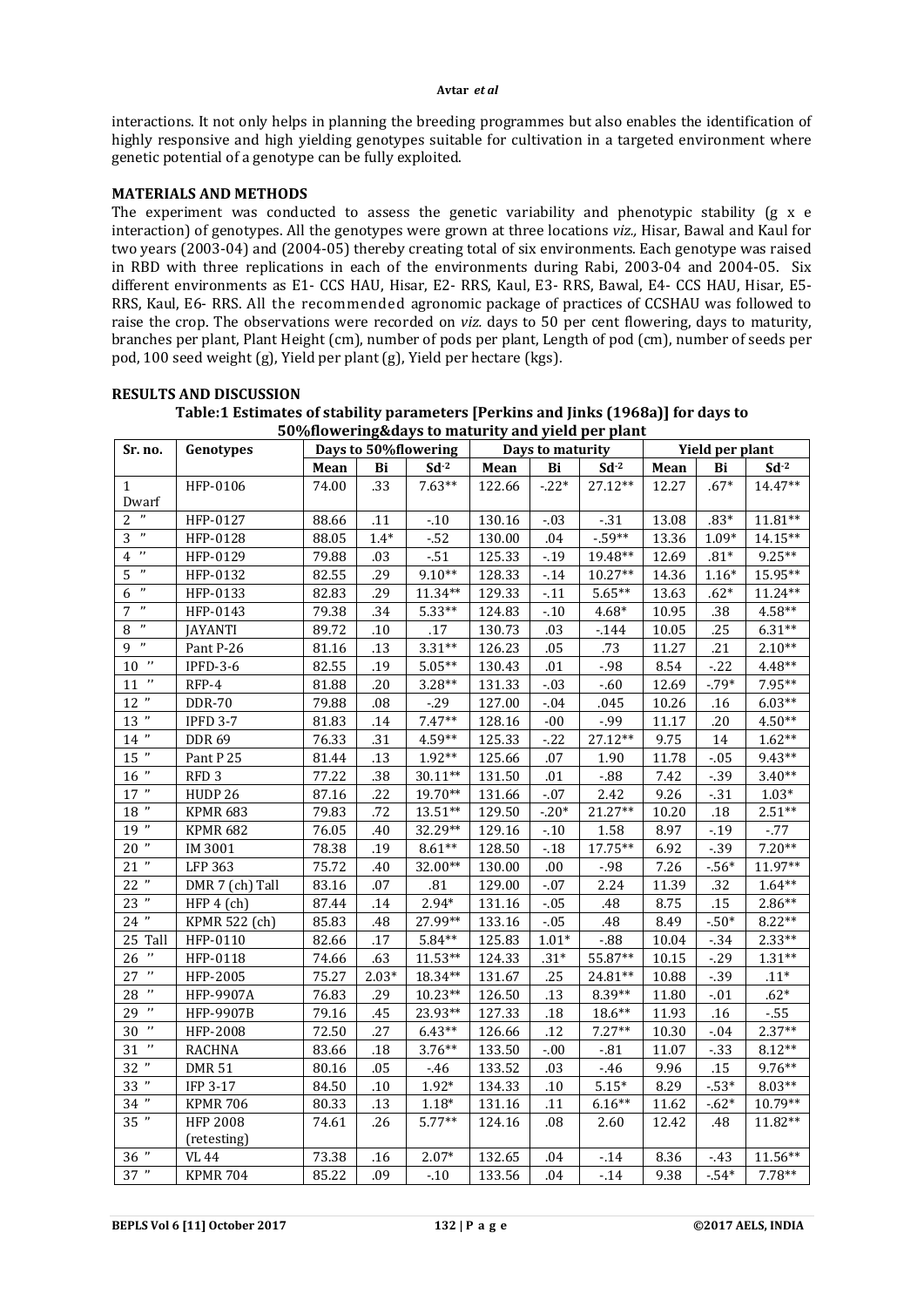#### **Avtar** *et al*

| 38 "   | <b>DMR 52</b>               | 77.77 | $1.51*$ | $11.25**$ | 130.26 | .02      | $-.71$    | 11.49 | $-17$  | $10.23**$ |
|--------|-----------------------------|-------|---------|-----------|--------|----------|-----------|-------|--------|-----------|
| 39 "   | VL 43                       | 80.77 | .15     | $7.78**$  | 129.33 | .09      | $3.38*$   | 11.23 | $-.29$ | $4.43**$  |
| $40$ " | KPMR-698                    | 79.05 | $1.55*$ | $16.78**$ | 131.33 | .05      | .73       | 10.67 | .11    | $5.62**$  |
| 41 "   | <b>HFD 2005</b>             | 79.44 | .16     | 9.49**    | 126.50 | $1.00*$  | $-99$     | 10.79 | $-58*$ | $8.19**$  |
| 42"    | Pant P <sub>48</sub>        | 84.50 | .30     | 17.68**   | 131.21 | .02      | $-.71$    | 11.56 | .04    | $2.46**$  |
| 43 "   | <b>IFP 3-13</b>             | 84.88 | .29     | 13.84**   | 131.50 | .01      | $-0.88$   | 10.87 | .21    | $5.17**$  |
| 44 "   | $DMR 7$ (ch)                | 83.27 | .23     | $8.04**$  | 129.46 | .10      | $4.23*$   | 11.37 | $-41$  | $8.75**$  |
| 45 "   | <b>DMR49</b><br>(retesting) | 81.61 | .93     | $19.26**$ | 129.00 | $.21*$   | $26.10**$ | 11.37 | .39    | $8.60**$  |
| $46$ " | KPMR 7 (ch<br>Dwarf         | 91.05 | $.06*$  | .20       | 129.50 | $-0.29*$ | $28.77**$ | 11.45 | $-36$  | $13.70**$ |
| 47''   | Rachna (ch)                 | 83.55 | .10     | .88       | 129.16 | $-.08$   | $2.98*$   | 10.81 | $.52*$ | $11.15**$ |
| 48 "   | HFP-9426                    | 82.66 | .41     | $15.44**$ | 126.66 | .09      | $3.37*$   | 10.67 | $-36$  | $5.37**$  |
|        | Mean                        | 81.09 |         |           | 129.15 | 1.0      |           | 10.69 |        |           |
|        | S.E.(M)                     | .19   | .45     |           | .13    | .19      |           | .15   | .42    |           |

## **Days to 50 % flowering**

A perusal of Table 1 indicated that eight genotypes namely HFP-0127, HFP-0129, JAYANTI, DDR-70, DMR

7 Tall, DMR 51, KPMR 704 and Rachna had non-significant Bi and  $\overline{S}^2$ di value. Five genotypes were

observed to have significant Bi values but were not stable. Thirty-eight genotypes had significant  $\bar{\text{S}}^2$ di value. It indicated that the response could not be predicted across the environments for these genotypes. The results also indicated that HFP-0143, DDR 70,DDR 69, RFD 3, KPMR 683, KPMR 682, IM 3001, LFP 363, HFP-0118, HFP-2005, HFP-9907A, HFP-9907B, HFP-2008, VL 44, DMR 52 and KPMR 698 flower earlier where as Pant P-26, RFP-4, IPFD 3-7,Pant P 25 and DMR 49 have average flowering while remaining 24 genotypes flowered late. Kapoor [4] pointed out that, even for the unpredictable characters, prediction can still be made when one consider stability parameters of individual genotypes. Based on the studies of environmental additive effects (Ij), the environment  $E_4$ could be termed as the most favorable environment for days to 50% flowering and days to maturity, yield per plant (Table 2).

| Sr. No. | <b>Character</b>           | E1      | E2       | E3         | E4       | E5        | E6         |
|---------|----------------------------|---------|----------|------------|----------|-----------|------------|
|         | Days to maturity           | 2.159   | $-0.340$ | $-5.340$   | 5.173    | $-3.826$  | 2.143      |
|         | Days to 50% flowering      | 2.458   | $-4.541$ | $-3.541$   | 11.875   | $-7.125$  | 0.875      |
|         | Plant height               | 16.485  | 5.085    | $-14.648$  | $-6.789$ | 3.817     | 3.693      |
| 4       | Number of pods per plant   | 8.364   | 1.726    | $-0.065$   | 2.678    | $-6.503$  | $-6.259$   |
| .5      | Length of pods             | 0.216   | $-0.225$ | 0.465      | 0.175    | 0.162     | $-0.569$   |
| -6      | Seeds per pod              | 0.215   | 0.365    | $-0.653$   | $-0.213$ | $-0.179$  | 0.465      |
|         | Primary branches per plant | 0.268   | 0.207    | $-0.171$   | 0.168    | 0.068     | 0.541      |
| 8       | 100 seed weight            | 2.133   | $-1.218$ | 1.573      | 0.808    | $-2.801$  | $-0.459$   |
| 9       | Yield per plant            | 5.027   | 0.593    | $-5.812$   | 1.483    | $-1.304$  | 0.113      |
| 10      | Yield per hectare          | 438.655 | 190.655  | $-131.615$ | 180.814  | $-75.518$ | $-602.990$ |

**Table 2: Environmental index of ten characters of field pea under six environments**

## **Days to maturity**

The examination of stability parameters revealed that only 24 genotypes had non-significant Bi and  $\overline{\text{S}}^2$ di value. Five genotypes had both Bi and  $\overline{S}^2$ di values significant and 22 genotypes had their  $\overline{S}^2$ di value significant.

The results in the Table 1 indicated that amongst the genotypes one had the earliest maturity and 17 genotypes were early maturing where as 9 genotypes namely HFP-0133, KPMR 683, KPMR 682, DMR 7 Tall, HFP 4, DMR 7, DMR 49 (retesting), KPMR 7 and Rachna had average maturing while remaining 21 genotypes are late maturity. High heritability was observed for most of the cultivars by [6], [7].

#### **Yield per plant**

The examination of stability parameters revealed that only two genotypes produced non-significant Bi and  $\overline{S}^2$ di value. Fourteen genotypes had both Bi and  $\overline{S}^2$ di value significant while 46 genotypes had significant  $\overline{S}^2$ di value. Genotypes HFP-0132 had the highest yield per plant but unstable due to its significant  $\overline{S}^2$ di value. Genotype HFP-9907B had more yield than average yield per plant and stable